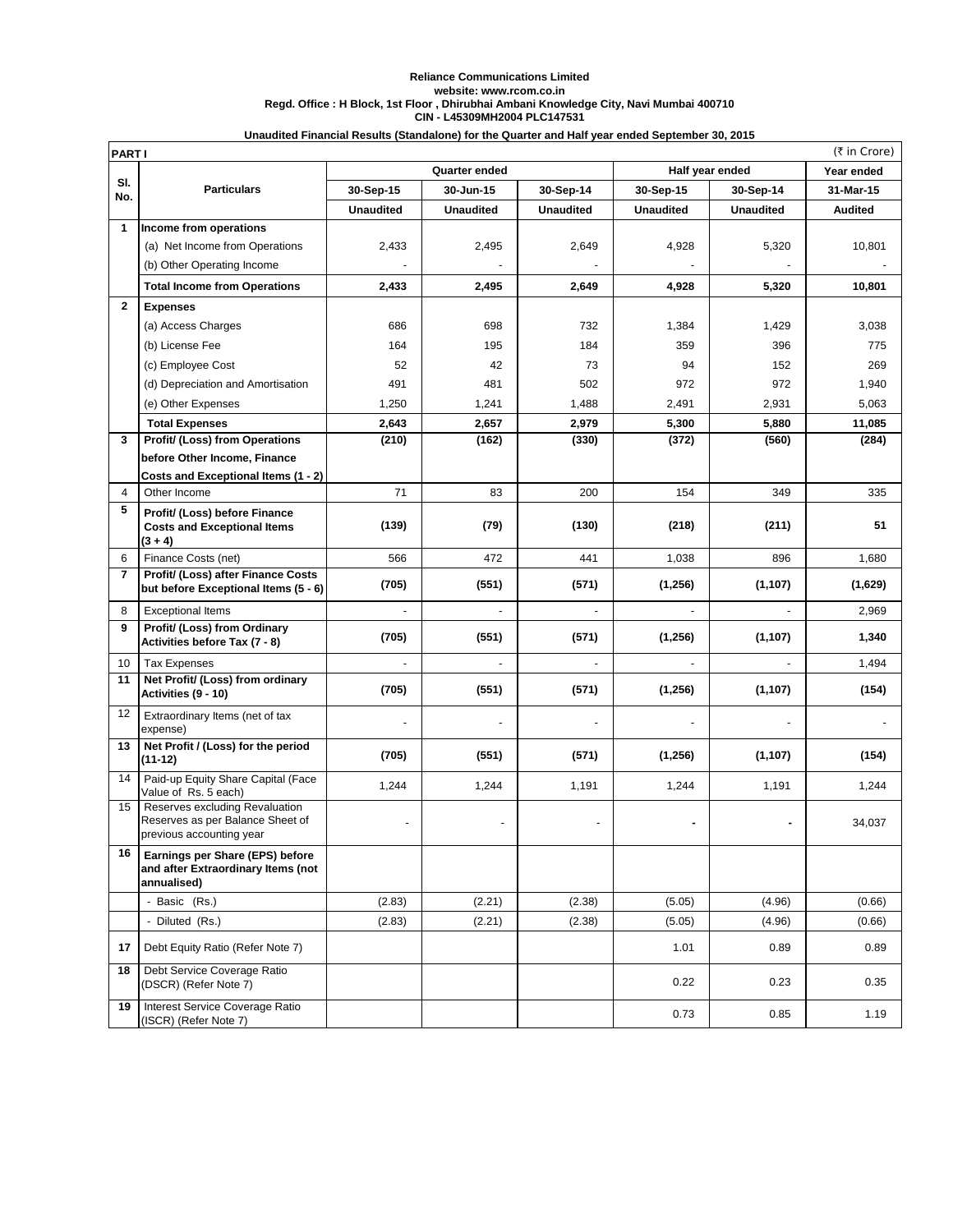| <b>PART II</b>            |                                                                                                 |                            |                  |                  |                  |                  |                |  |
|---------------------------|-------------------------------------------------------------------------------------------------|----------------------------|------------------|------------------|------------------|------------------|----------------|--|
| <b>Select Information</b> |                                                                                                 |                            |                  |                  |                  |                  |                |  |
|                           |                                                                                                 | Quarter ended              |                  |                  | Half year ended  |                  | Year ended     |  |
| SI.<br>No.                | <b>Particulars</b>                                                                              | 30-Sep-15                  | 30-Jun-15        | 30-Sep-14        | 30-Sep-15        | 30-Sep-14        | 31-Mar-15      |  |
|                           |                                                                                                 | <b>Unaudited</b>           | <b>Unaudited</b> | <b>Unaudited</b> | <b>Unaudited</b> | <b>Unaudited</b> | <b>Audited</b> |  |
| A                         | <b>Particulars of Shareholding</b>                                                              |                            |                  |                  |                  |                  |                |  |
| $\mathbf{1}$              | <b>Public Shareholding</b>                                                                      |                            |                  |                  |                  |                  |                |  |
|                           | Number of Shares                                                                                | 1,003,003,901              | 1,003,003,901    | 1,003,003,901    | 1,003,003,901    | 1,003,003,901    | 1,003,003,901  |  |
|                           | Percentage of Shareholding                                                                      | 40.30%                     | 40.30%           | 41.75%           | 40.30%           | 41.75%           | 40.30%         |  |
| $\overline{2}$            | <b>Promoters and Promoter Group</b><br>Shareholding                                             |                            |                  |                  |                  |                  |                |  |
|                           | (a) Pledged / Encumbered                                                                        |                            |                  |                  |                  |                  |                |  |
|                           | - Number of Shares                                                                              | 389,879,001                | 294,879,001      | Nil              | 389,879,001      | Nil              | 250,000,000    |  |
|                           | - Percentage of Shares (as a % of<br>the total shareholding of<br>promoters and Promoter Group) | 26.24%                     | 19.84%           | N.A.             | 26.24%           | N.A.             | 16.82%         |  |
|                           | - Percentage of Shares (as a % of<br>the total share capital of the<br>company)                 | 15.66%                     | 11.85%           | N.A.             | 15.66%           | N.A.             | 10.04%         |  |
|                           | (b) Non-encumbered                                                                              |                            |                  |                  |                  |                  |                |  |
|                           | - Number of Shares                                                                              | 1,096,096,843              | 1,191,096,843    | 1,399,309,177    | 1,096,096,843    | 1,399,309,177    | 1,235,975,844  |  |
|                           | - Percentage of Shares (as a % of<br>the total shareholding of<br>promoters and Promoter Group) | 73.76%                     | 80.16%           | 100.00%          | 73.76%           | 100.00%          | 83.18%         |  |
|                           | - Percentage of Shares (as a % of<br>the total share capital of the<br>company)                 | 44.04%                     | 47.85%           | 58.25%           | 44.04%           | 58.25%           | 49.66%         |  |
| B                         | <b>Investor Complaints</b>                                                                      |                            |                  |                  |                  |                  |                |  |
|                           | <b>Particulars</b>                                                                              | Quarter ended 30-Sept-2015 |                  |                  |                  |                  |                |  |
|                           | Pending at the beginning of the quarter                                                         |                            |                  |                  |                  | Nil              |                |  |
|                           | Received during the quarter                                                                     | 3                          |                  |                  |                  |                  |                |  |
|                           | Disposed off during the quarter                                                                 | 3                          |                  |                  |                  |                  |                |  |
|                           | Remaining unresolved at the end of the quarter                                                  | Nil                        |                  |                  |                  |                  |                |  |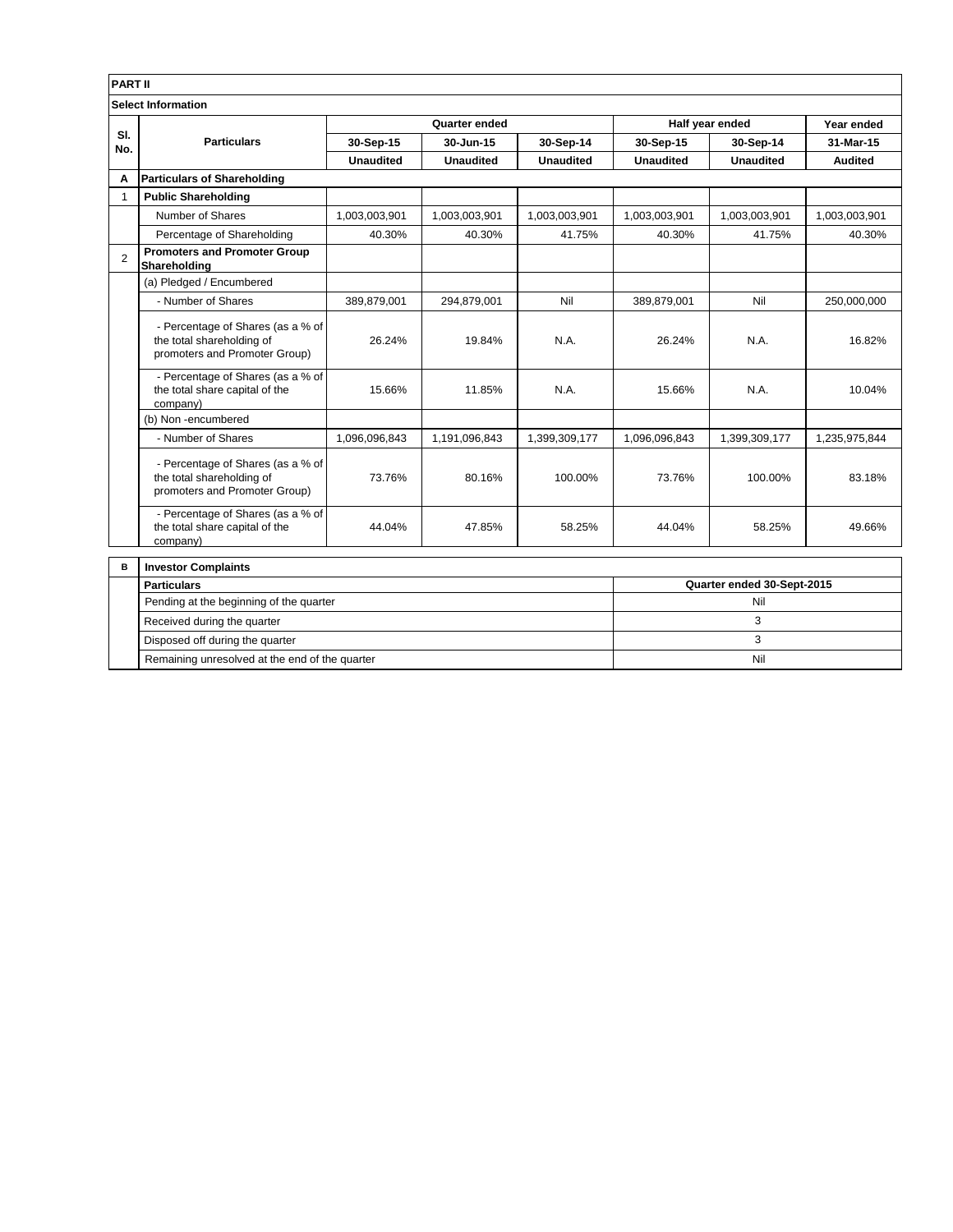|                | <b>Standalone Statement of Assets and Liabilities</b> |                  | (₹ in Crore)   |
|----------------|-------------------------------------------------------|------------------|----------------|
|                |                                                       | As at            | As at          |
|                | <b>Particulars</b>                                    | 30-Sep-15        | 31-Mar-15      |
|                |                                                       | <b>Unaudited</b> | <b>Audited</b> |
| Α              | <b>Equity and Liabilities</b>                         |                  |                |
| $\mathbf{1}$   | <b>Shareholders' Funds</b>                            |                  |                |
|                | (a) Share Capital                                     | 1.244            | 1.244          |
|                | (b) Reserves and Surplus                              | 32,536           | 34,627         |
|                | Sub-total - Shareholders' Funds                       | 33,780           | 35,871         |
| $\mathbf{2}$   | <b>Non Current Liabilities</b>                        |                  |                |
|                | (a) Long Term Borrowings                              | 28,001           | 25,977         |
|                | (b) Deferred Payment Liabilities                      | 1,246            |                |
|                | (c) Other Long Term Liabilities                       | 138              | 43             |
|                | (d) Long Term Provisions                              | 18               | 43             |
|                | Sub-total - Non Current Liabilities                   | 29,403           | 26,063         |
| 3              | <b>Current Liabilities</b>                            |                  |                |
|                | (a) Short Term Borrowings                             | 1,750            | 1,189          |
|                | (b) Trade Payables                                    | 4,467            | 4,385          |
|                | (c) Other Current Liabilities                         | 7,240            | 6,596          |
|                | (d) Short Term Provisions                             | 1,235            | 1,248          |
|                | <b>Sub-total - Current Liabilities</b>                | 14,692           | 13,418         |
|                | <b>Total Equity and Liabilities</b>                   | 77,875           | 75,352         |
| в              | <b>Assets</b>                                         |                  |                |
| $\mathbf{1}$   | <b>Non Current Assets</b>                             |                  |                |
|                | (a) Fixed Assets                                      | 34,791           | 32,963         |
|                | (b) Non Current Investments                           | 21,784           | 21,784         |
|                | (c) Long Term Loans and Advances                      | 4,222            | 3,442          |
|                | (d) Other Non Current Assets                          | 450              | 198            |
|                | <b>Sub-total - Non Current Assets</b>                 | 61,247           | 58,387         |
| $\overline{2}$ | <b>Current Assets</b>                                 |                  |                |
|                | (a) Current Investments                               | $\blacksquare$   | 638            |
|                | (b) Inventories                                       | 173              | 201            |
|                | (c) Trade Receivables                                 | 1,479            | 1,334          |
|                | (d) Cash and Bank Balances                            | 1,001            | 572            |
|                | (e) Short Term Loans and Advances                     | 11,363           | 10,861         |
|                | (f) Other Current Assets                              | 2,612            | 3,359          |
|                | <b>Sub-total - Current Assets</b>                     | 16,628           | 16,965         |
|                | <b>Total Assets</b>                                   | 77,875           | 75,352         |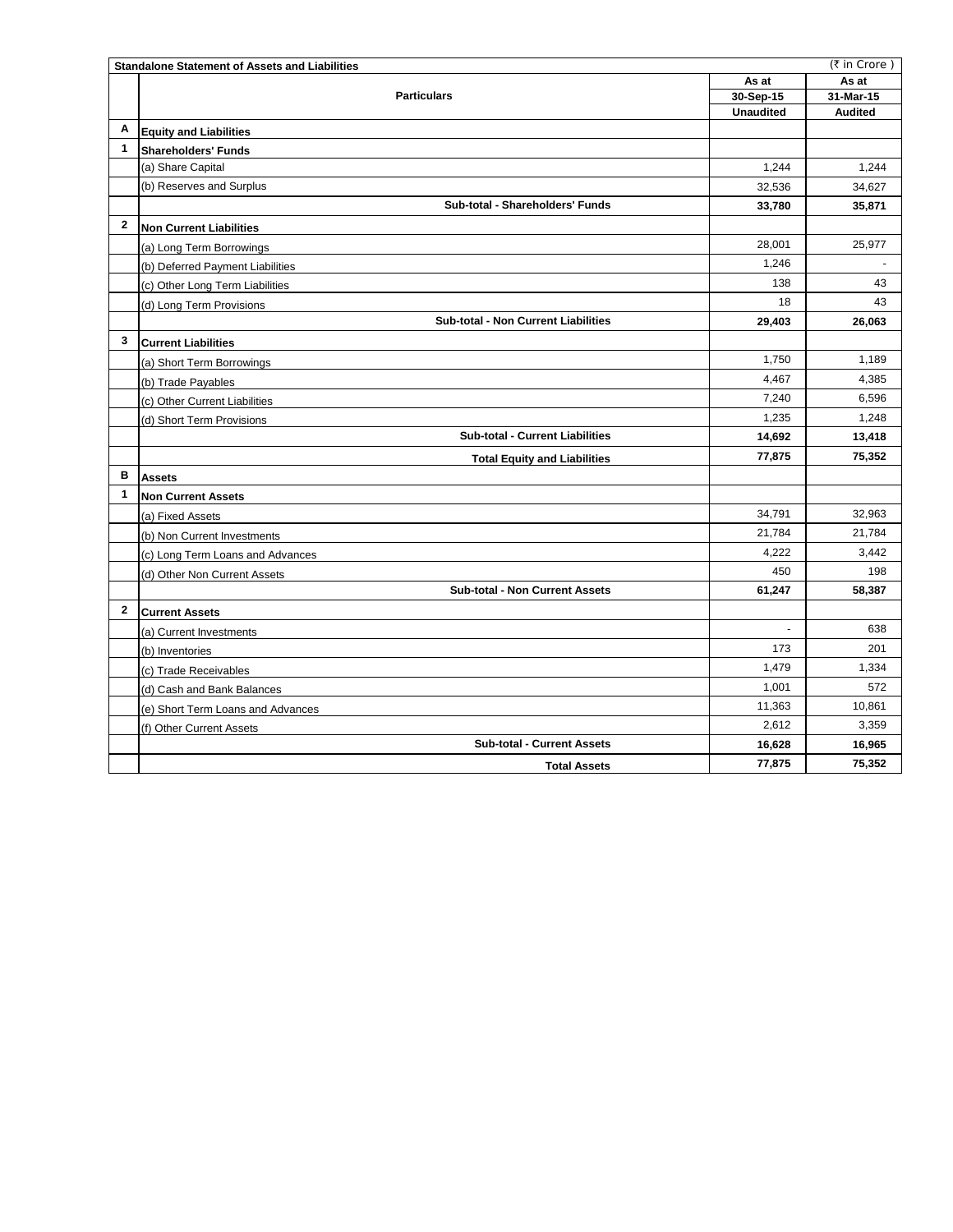## **Notes**

- 1. Figures of the previous period have been regrouped and reclassified, wherever required.
- 2. Pursuant to the Schemes of Arrangement ("the Schemes") sanctioned by the Hon'ble High Court of Judicature at Bombay, variation on account of changes in exchange rates including amortisation of the balance in "Foreign Currency Monetary Item Translation Difference Account (FCMITDA)" and depreciation consequent to addition of exchange differences to the cost of capitalised assets aggregating to  $\bar{\tau}$  206 crore and  $\bar{\tau}$  359 crore during the quarter and half year ended September 30, 2015 respectively, are withdrawable from General Reserve. These withdrawable items are not considered in the accounts for the quarter and half year ended on September 30, 2015 and consequently no withdrawal has been made. The necessary effects, if any, will be carried out at the year end. This matter has been referred to by the Auditors in their Limited Review Report. Consequently, reported Reserve and surplus, current liabilities, non-current assets and current assets would have been ₹ 32,307 crore, ₹ 14,747 crore, ₹ 61,035 crore and ₹ 16,666 crore respectively as at September 30, 2015. The Company has, as permitted under the said Schemes, adjusted additional depreciation and amortisation of  $\bar{\tau}$  307 crore and  $\bar{\tau}$  601 crore, arising on fair value of the assets, for the quarter and half year ended September 30, 2015 respectively, by withdrawing an equivalent amount from General Reserve.
- 3. Pursuant to the Companies Act, 2013 ("the Act") becoming effective from April 1, 2014, the Company has adopted, based on technical assessment, estimated useful life of fixed assets as stipulated under Schedule II to the Act, except in case of some of its telecommunication equipments, as legally advised and as permitted by the said Schedule, where, based on condition of such telecommunication equipments, regular maintenance schedule, material of construction and past experience.
- 4. The Company has won spectrum in 10 service areas, pursuant to auction conducted by Department of Telecommunications (DoT) during March, 2015. The Company has opted for deferred payment option and accordingly deferred payment liability for spectrum of  $\bar{\tau}$  1,246 crore has been recognised.
- 5. The Board of Directors of the Company at their meeting held on November 2, 2015, subject to regulatory and other approvals as applicable, approved the scheme of arrangement ("Scheme"), for demerger of wireless telecom business undertaking ("the Undertaking") of Sistema Shyam Teleservices Limited ("SSTL") into the Company. Pursuant to the Scheme, the Company will, towards consideration of the said Undertaking, issue and allot to SSTL, 27,65,53,305 fully paid up equity shares of Rs. 5 each aggregating to 10% of the fully diluted paid up share capital of the Company and perform its obligations under transaction documents.
- 6. The Company has identified geographic segment as primary segments. As a result, the Company has single geographical segment as "India Operations". Hence, no separate disclosure of segment information in line with Accounting Standard (AS) 17 "Segment Reporting" is required.